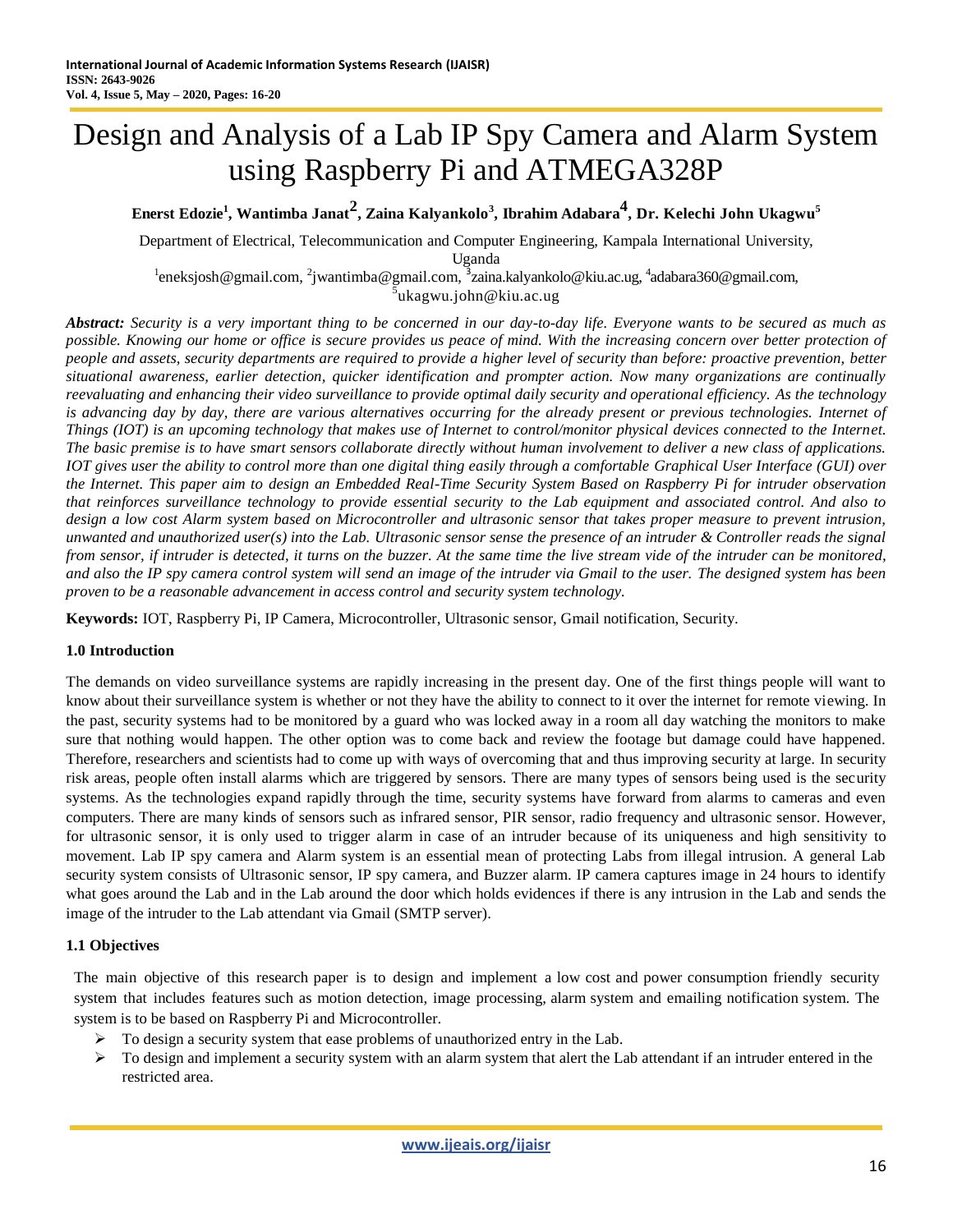## **1.2 System Description**

The Raspberry Pi and Microcontrollers are capable of implementing a low power consumption, cost effective, and low maintenance security system for various applications. This new arising technology related to security provides a comfortable and safe environment for Labs. The various objectives of the system are to detect an intruder, take an image of the intruder and also convey an alert message to the Lab attendant. In doing so it thus allows remote monitoring of Labs from anywhere in the world via live stream video. In this system, raspberry pi and microcontroller are used to control all the attached devices across the external electronics equipment which are: ultrasonic sensor, IP camera, fan and buzzer. All these devices are combined to make a surrounding environment secure from unknown intruders. Security is an essential part for Lab, office and other insecure regions. Ultrasonic sensor sense the presence of an intruder & Controller reads the signal from sensor, if intruder is detected, it turns on the buzzer immediately. At the same time the live stream vide of the intruder can be monitored using smart phones or laptop computers via IP address of the system, and also the IP spy camera control system will send an image of the intruder via Gmail to the user. The power supply provides the voltage and current required for effective performance of the system. This supply is tapped from the 12V DC power source and then regulated before being fed to the system.

This system consists of two parts, Hardware and Software.

## **The Hardware parts include:**

- IP spy Camera
- Ultrasonic sensor
- Raspberry Pi 3 B
- ATMEGA328P
- $\bullet$  Fan
- WiFi Router
- 12V DC Transformer
- Buzzer
- 5V DC Regulator
- Resistors, Capacitors and Diodes.

### **Software parts include:**

- Motion-eye-OS Raspberry Pi3
- Arduino IDE

### **1.3 Flow Chart**



**Fig1. The flow chart of the system**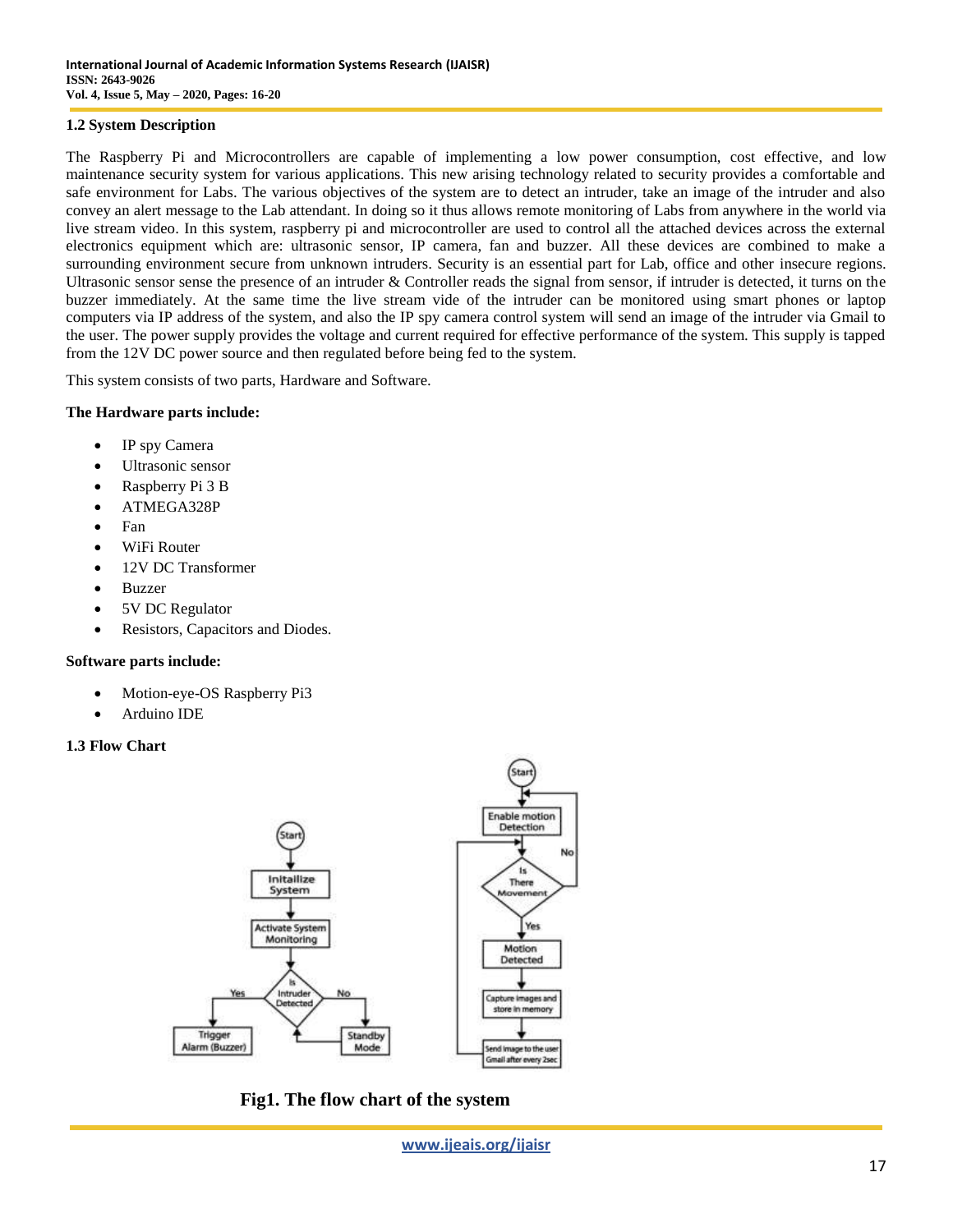# **1.4 Block Diagram**



**Fig2. The block diagram of the system**





**Fig3. The circuit diagram of the system**

# **1.6 System Overview**

The following figure 4 shows the entire overview or the structure of the system.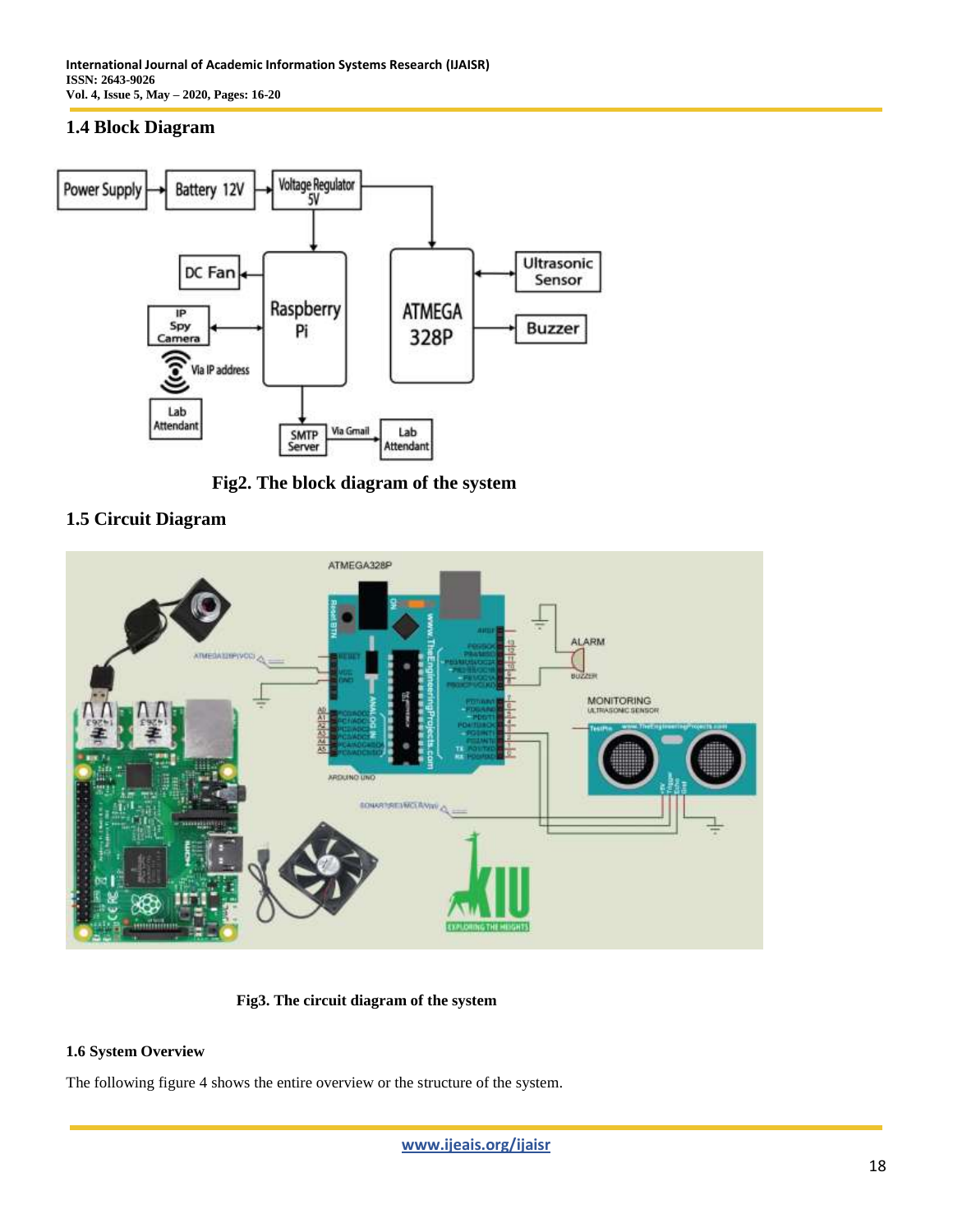**International Journal of Academic Information Systems Research (IJAISR) ISSN: 2643-9026 Vol. 4, Issue 5, May – 2020, Pages: 16-20**



**Fig4. The entire System Overview**

# **1.7 Applications**

- $\triangleright$  Currently, this system is applied at Kampala International University, School of Engineering and Applied Science, Telecommunication Lab under the department of Electrical, Telecommunication and Computer Engineering.
- $\triangleright$  It can also be applied in home, office, and big/small organizations.
- $\triangleright$  Server room, examination room, hospitals, etc.

# **1.8 Results**

The following are the results achieved from this work:

The IP spy camera and ultrasonic sensor scan for intrusion movement around the access door of the Lab. On detection of motion, the ultrasonic sensor sends a signal to the Arduino which triggers the alarm (buzzer), and the camera captures the image of the intruder and sends a Gmail notification to the Lab attendant with that image attached to it.



**Fig5. The IP Spy camera result pictures**